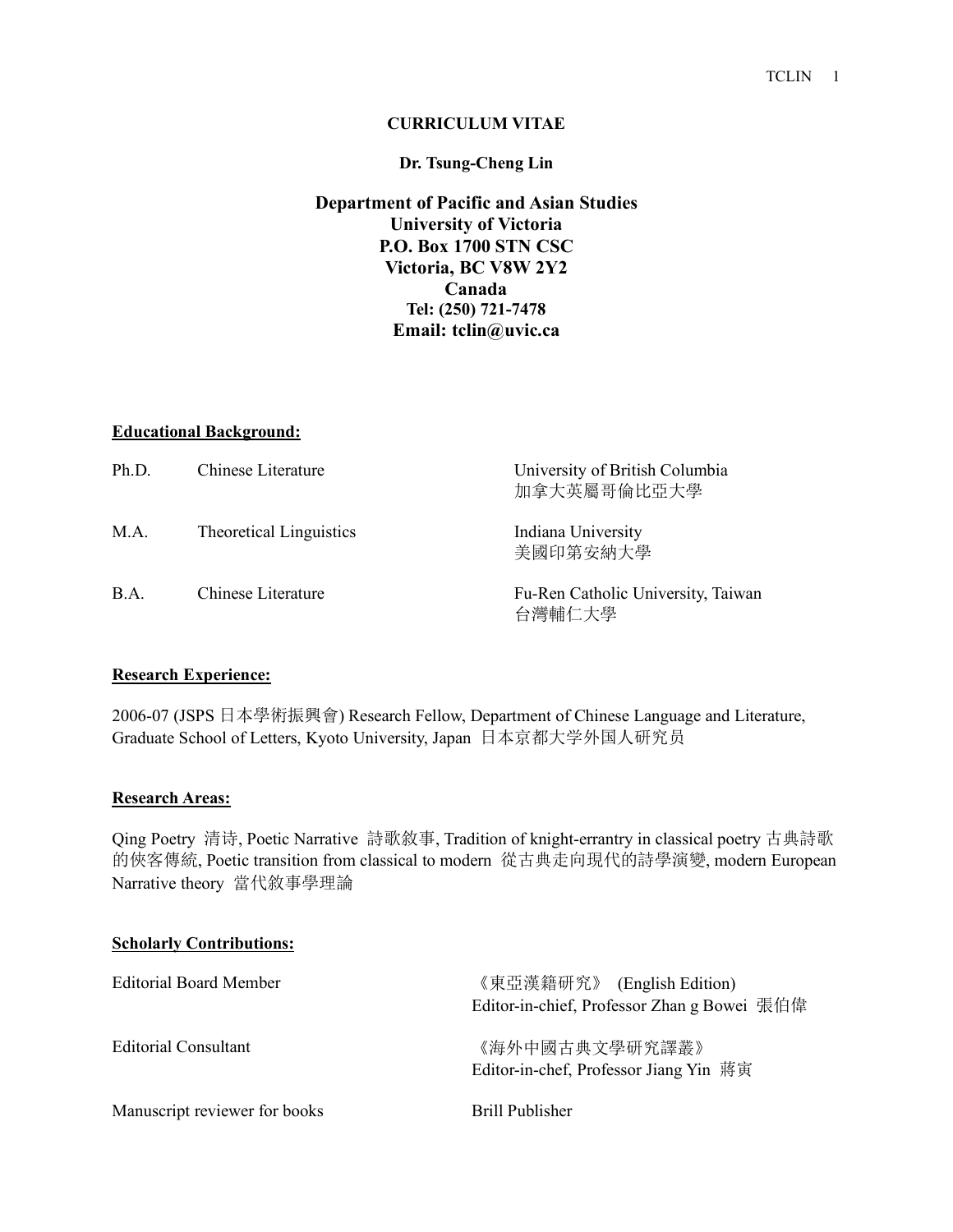Manuscript reviewer for journal articles Journal of Asian Studies

Frontier of History in China

#### **Books and Book Projects:**

- 1. Tsung-Cheng Lin 林宗正 and Zhang Bowei 張伯偉. *From Tradition to Modernity: Poetic Transition from 18th to Early 20th Century China* 從傳統到現代的中國詩學. Shanghai Guji 上海古籍, China, 2017.
- 2. Tsung-Cheng Lin 林宗正 and JiangYin 蔣寅. *A Collection of Essays on Classical Chinese Literature in Honor of Professor Kawai Kozo* 川合康三教授榮休文集. Phoenix Publisher (Fenghuang chubanshe 鳳凰出版社), China, 2017.
- 3. *Poetic Narrative* (ongoing, with a book contract)
- 4. *The Classics and the Sword: The Knight-errant in Classical Chinese Poetry* (ongoing, with a book contract)

### **Book Chapters:**

"Knight-errantry: Tang Frontier Poems" (Chapter 11). In Professor Zong-Qi Cai, ed., *Stories of Chinese Poetic Culture: Earliest Times through the Tang* (New York: Columbia University Press, 2018), pp. 159-172.

"Introduction to the Poetic Transition and Literary Movement." In Tsung-Cheng Lin and Bowei Zhang, eds., *From Tradition to Modernity: Poetic Transition from 18th to Early 20th Century China* 從傳統到現代的中國詩學. (Shanghai: Guji 上海古籍, China, 2017), pp. 1-31.

"Jin He (1818-1885) and the Transition of Female Knight-errantry in the Nineteenth Century China." In Tsung-Cheng Lin and Bowei Zhang, ed., *From Tradition to Modernity: Poetic Transition from 18th to Early 20th Century China* 從傳統到現代的中國詩學 (Shanghai: Guji 上海古籍, China, 2017), pp. 132-150.

"Preface to the Anthology." In Tsung-Cheng Lin and Jiang Yin, eds., *A Collection of Essays on Classical Chinese Literature in Honor of Professor Kawai Kozo* 川合康三教授榮休紀念文集. Phoenix Publishing House (Fenghuang chubanshe 鳳凰出版社, China, 2017), pp. 1-3.

"The Tradition of Knight-errantry in Tang poems." In Tsung-Cheng Lin and Jiang Yin, eds., *A Collection of Essays on Classical Chinese Literature in Honor of Professor Kawai Kozo* 川合康 三教授荣休文集. Phoenix Publishing House (Fenghuang chubanshe 鳳凰出版社, China 2017), pp. 154-184.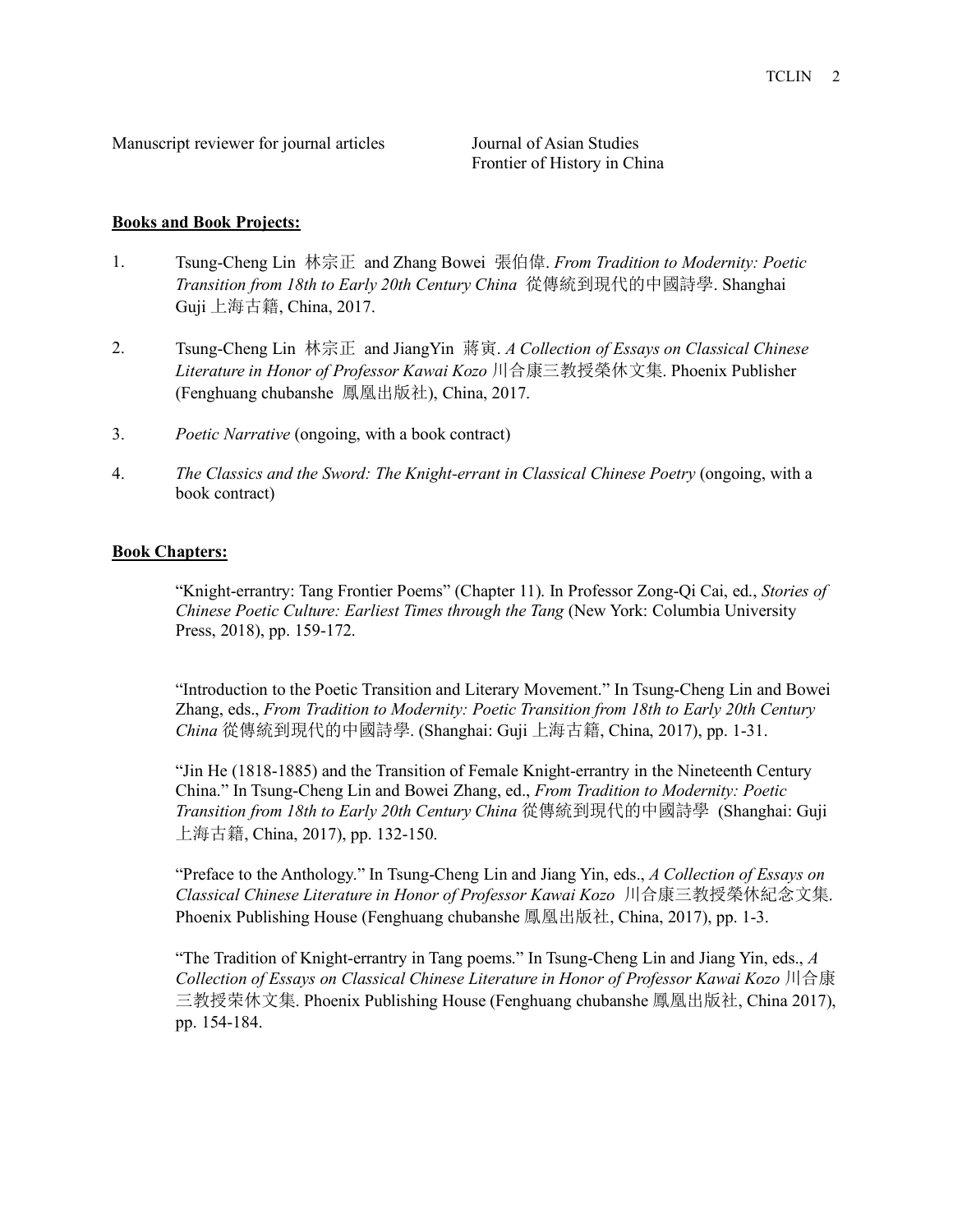## **Journal Articles (since 2005) :**

| Forthcoming | "Narrative as a Concept in Poetry of the Tang." 唐朝詩歌的敘事概念 In 《海外中<br>國古典文學研究譯叢》.                                                                                                                                                                                                                 |
|-------------|--------------------------------------------------------------------------------------------------------------------------------------------------------------------------------------------------------------------------------------------------------------------------------------------------|
| 2018        | "The Poetic Transition and Modernity in Chen Sanli's (1852-1937) Ancient-Style<br>Verse". In Professor Zhiyi Yang (Department of Sinology, Goethe-Universität<br>Frankfurt am Main), ed., Frontiers of Literary Studies in China (Higher Education<br>Press, 2018), 12.2, pp. 281-298.           |
| 2017        | "Narrative Tradition in Poetry of Seventeenth and Eighteenth-Century China." In<br>Chinese Poetics (Zhongguo shixue 中國詩學), Vol. 22 (December 2016), pp.<br>71-86.                                                                                                                                |
| 2016        | "Canadian Sinological Studies and American Oriental Society", Newsletter of<br>Taiwanese Association for the Study of Chinese Literature 台灣中文學會通訊, pp.<br>13-19, October, 2016.                                                                                                                  |
| 2015        | Book Review on Jerry Schmidt, The Poet Zheng Zhen (1806–1864) and the Rise<br>of Chinese Modernity, Leiden: Brill, 2013, The Journal of Asian Studies, Volume<br>74, Issue 04 (November 2015), pp 1016-1018.                                                                                     |
| 2015        | Sun, Xuetang 孫學堂 and Lin Tsung-Cheng 林宗正. "Narrative Studies on<br>Wang Changling's Music Bureau and seven-syllable quatrain" 詩家夫子的聚焦<br>魔鏡镜——王昌齡樂府七絕的敘事觀察, Journal of Nankai University<br>(Philosophy and Social Science Edition) 南開學報(哲學社會科學版) (Tianjin,<br>China), Vol. 1 (2015), pp. 26-36. |
| 2014        | "Female Knight-errantry in Qing (1644-1911) Poetry." Ming-Qing Studies<br>Newsletter (Academia Sinica, Taiwan), No. 44 (August 15, 2014).                                                                                                                                                        |
| 2014        | "Knight-errantry in Poetry of Seven to Tenth Century China." Wenhui Bao 文匯<br>報 (Shanghai, China), August 25, 2014.                                                                                                                                                                              |
| 2014        | "Narrative Focalization and Historical Writing in Wu Weiye's (1609-1671) Verse."<br>Chinese Poetics (Zhongguo shixue 中國詩學), Vol. 18 (December 2014), pp.<br>176-199.                                                                                                                             |
| 2013        | "Lady Avengers in Jin He's (1818-1885) Narrative Verse of Female<br>Knight-errantry." Frontier of History in China, Vol. 8, No. 4 (December 2013), pp.<br>493-516.                                                                                                                               |
| 2012        | "The Tradition of Narrative Under Lyricism: Focalization and Narration in the<br>Ancient Yuefu Poem 'Southeast the Peacock Flies'." Journal of Sun Yatsen<br>University (Social Science Edition) 中山大學學報(社會科學版) (Guangzhou,<br>China) 52.6 (November 2012), pp. 20-33.                            |
| 2012        | "Sequencing and Narration in 'Southeast the Peacock Flies' and Its Impact on the<br>Narrative Tradition of Chinese Poetry," Journal of the Study of Chinese Literature                                                                                                                           |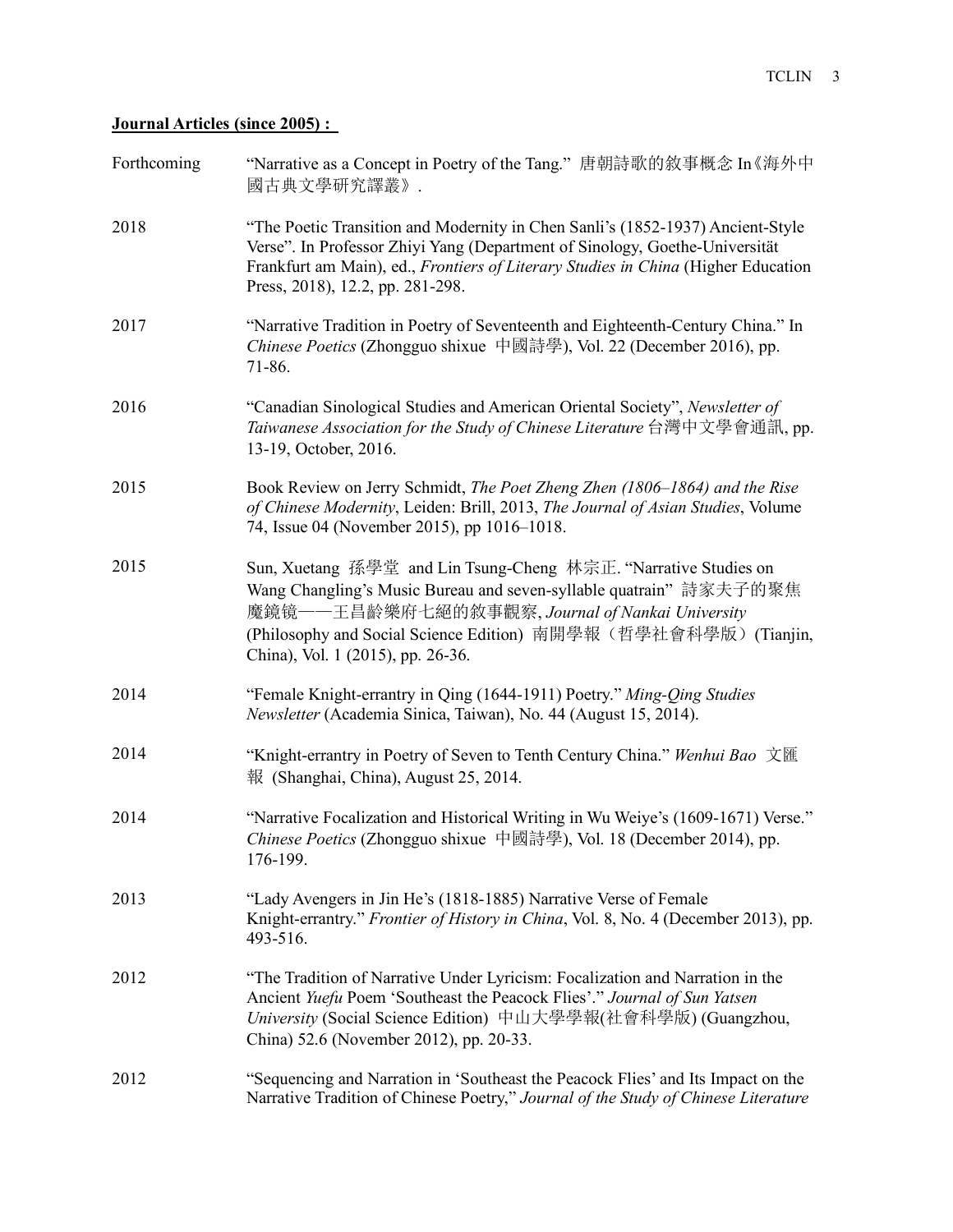|                       | (Zhongguo wenxue yanjiu 中國文學研究) Vol. 19 (edited and published by Fudan<br>University 復旦大學, Shanghai, China) (April 2012), pp. 29-47.                                                                                                                                                                                                                                 |
|-----------------------|----------------------------------------------------------------------------------------------------------------------------------------------------------------------------------------------------------------------------------------------------------------------------------------------------------------------------------------------------------------------|
| 2011                  | "A Study of Narrative Speed in <i>Yuefu</i> (Musical Bureau) Poetry of the Han and Six<br>Dynasties," Newsletter for International China Studies (Guoji Hanxue Yanjiu<br>Tongxun 國際漢學研究通訊) (edited and sponsored by the International<br>Sinological Center, Peking University 北京大學, published by Zhonghua Book<br>中華書局), No. 4 (December, 2011), pp. 23-45.         |
| 2008                  | "The Development of Catenation in Tang Narrative Verse: Defining the<br>Achievement of Bai Juyi 白居易 in the Tradition of Chinese Narrative Poetry"<br>(in Japanese, 唐代叙事詩における頂真格の展開 - 併せて白居易叙事詩の意<br>義を再考す), translated by Minako Ninomiya. The Haku Kyoi Kenkyuu Nenpou<br>白居易研究年報 9 (The Annual of Bai Juyi Studies, Tokyo, Japan) (September,<br>2008), pp. 40-62. |
| 2007                  | "The Development of Catenation in poetry from the Shijing to the Han and Six<br>Dynasties" (in Japanese, 詩經から漢魏六朝の敘事詩における頂真格 - 形式<br>及び語りの機能の發展を中心に), translated by Minako Ninomiya. The<br>Chugoku Bungakuho 中國文學報 74 (The Journal of Chinese Literature, Kyoto<br>University) (October, 2007), pp. 1-28.                                                           |
| 2005                  | "Yuan Mei's (1716-1798) Narrative Verse." Monumenta Serica 53 (2005), pp.<br>73-111.                                                                                                                                                                                                                                                                                 |
| <b>Invited Talks:</b> |                                                                                                                                                                                                                                                                                                                                                                      |
| 2018                  | Invited Lectures to South China Normal University 華南師範大學, May 9 & 10,<br>2018                                                                                                                                                                                                                                                                                        |
|                       | Topic 1: "From Tradition to Modernity: Poetic Transition from 18th to Early 20th<br>Century China"從古典走向現代—從詩歌角度重新思考十八世紀到二十世紀早<br>期的文學演變, May 9, 2018                                                                                                                                                                                                                 |
|                       | Topic 2: "Research Methodology in the Studies of Classical Chinese Literature" 中<br>國古典文學研究方法座談, May 10, 2018                                                                                                                                                                                                                                                        |
| 2018                  | Invited Lectures to Nanjing University 南京大學, May 19-24, 2018                                                                                                                                                                                                                                                                                                         |
|                       | Topic 1: "Revisit Tang Poetic Tradition through a Narrative Perspective" 唐朝詩歌<br>的叙事概念, May 21, 2018                                                                                                                                                                                                                                                                 |
|                       | Topic 2: "Reading Classical Chinese literature through Modern Text Analysis<br>Theory"文本分析与古典文學的讀法與詮釋, May 23, 2018                                                                                                                                                                                                                                                  |
|                       |                                                                                                                                                                                                                                                                                                                                                                      |

Topic 3: "A New Methodology Approach to the Textual Investigation: Examining the Poetic Writing of Huang Zuxian 黃遵憲 (1848-1905) through the Linked Jades of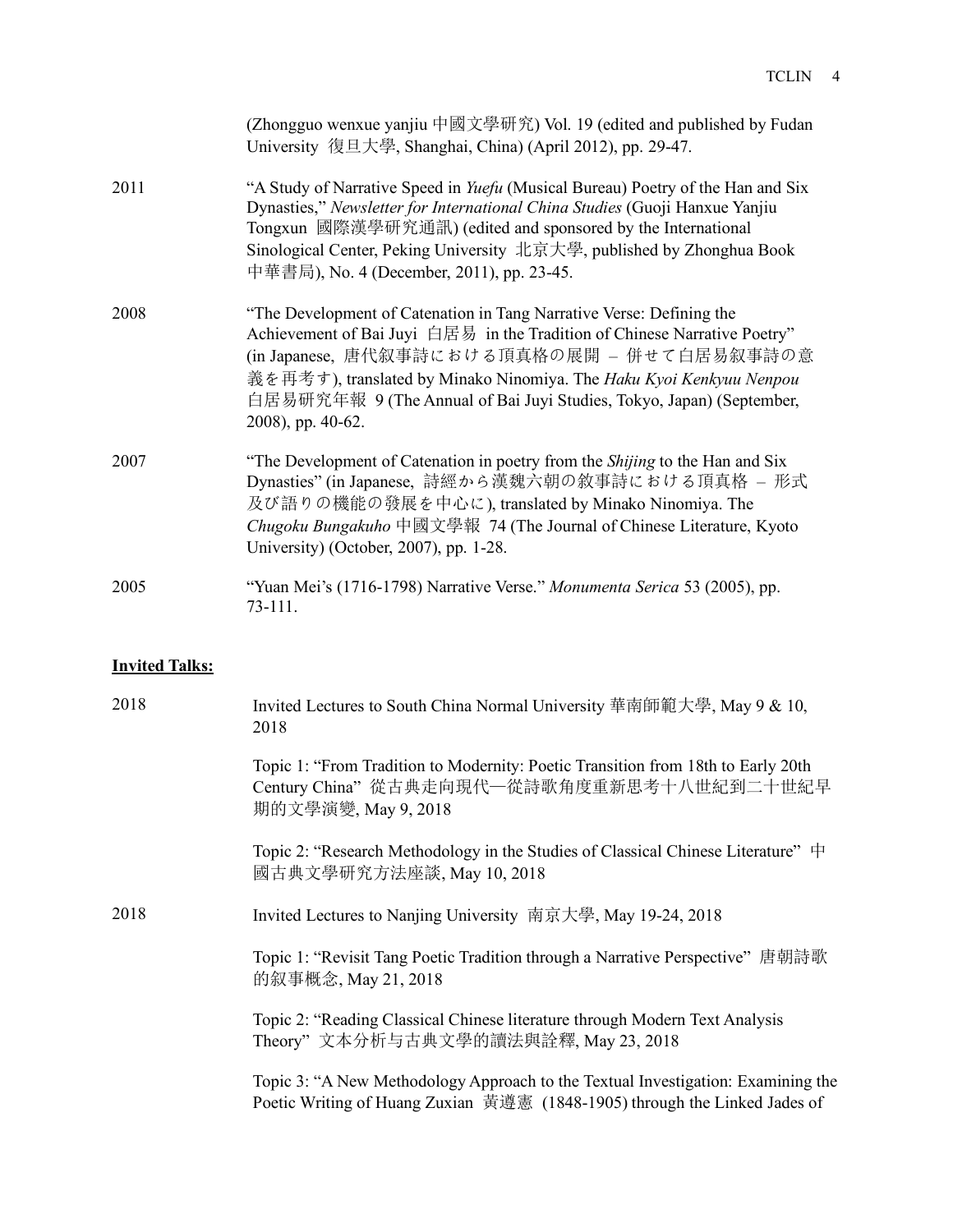|      | San Francisco (Jinshan Lianyu 金山聯玉)"文獻考據方法學上的一個想法—<br>以黃遵憲美國詩歌是否是美國任職時所作為例, May 24, 2018                                                                                                                                                                                                                                                                                                                                                                                                                                                                                                                                                                                                                                                                                                                                                                                                                                             |
|------|--------------------------------------------------------------------------------------------------------------------------------------------------------------------------------------------------------------------------------------------------------------------------------------------------------------------------------------------------------------------------------------------------------------------------------------------------------------------------------------------------------------------------------------------------------------------------------------------------------------------------------------------------------------------------------------------------------------------------------------------------------------------------------------------------------------------------------------------------------------------------------------------------------------------------------------|
| 2018 | Invited Lecture to Anhui Normal University 安徽師範大學, May 25, 2018<br>Topic: "From Tradition to Modernity: Poetic Transition from 18th to Early 20th<br>Century China"從古典走向現代一從詩歌角度重新思考十八世紀到二十世紀早<br>期的文學演變                                                                                                                                                                                                                                                                                                                                                                                                                                                                                                                                                                                                                                                                                                                             |
| 2018 | Invited Lecture to Wuhan University 武漢大學, May 29, 2018<br>Topic: "From Tradition to Modernity: Poetic Transition from 18th to Early 20th<br>Century China"從古典走向現代—從詩歌角度重新思考十八世紀到二十世紀早<br>期的文學演變                                                                                                                                                                                                                                                                                                                                                                                                                                                                                                                                                                                                                                                                                                                                      |
| 2017 | Invited Lecture to Nanjing University,南京大學 China, July 3, 2017:<br>Topic: "From Tradition to Modernity: Poetic Transition from 18th to Early 20th<br>Century China"從古典走向現代—從詩歌角度重新思考十八世紀到二十世紀早<br>期的文學演變                                                                                                                                                                                                                                                                                                                                                                                                                                                                                                                                                                                                                                                                                                                             |
| 2016 | Interviewed by Taiwan Association for Chinese Literature Studies 台灣中文學會<br>Topic: "Canadian Sinological Studies and American Oriental Society" 加拿大漢學<br>研究與美國東方學會, published in Newsletter of Taiwanese Association for the<br>Study of Chinese Literature, pp. 13-19, October, 2016.                                                                                                                                                                                                                                                                                                                                                                                                                                                                                                                                                                                                                                                |
| 2015 | Invited lecture to Nanjing University 南京大學, August 25, 2015:<br>Topic: "European Narratology and Narrative Tradition of Tang Poetry" 敘事學與中<br>國詩歌的敘事研究                                                                                                                                                                                                                                                                                                                                                                                                                                                                                                                                                                                                                                                                                                                                                                               |
| 2015 | Invited lectures (eight lectures) to Shanghai Theatre Academy 上海戲劇學院, April<br>20-29, 2015:<br>Topic 1: "European Narratology and Study of Chinese Poetry" 敘事學與中國詩歌<br>研究<br>Topic 2: "Book of Songs and the Origin of Chinese Poetic Narrative Tradition" 詩經<br>與早期詩歌敘事的源起<br>Topic 3: "Early Development of Chinese Poetic Narrative Tradition in Later Han<br>through the Six Dynasties: Music Bureau Poetry"詩歌敘事在漢魏六朝樂府詩的<br>早期發展<br>Topic 4: "Early Development of Chinese Poetic Narrative Tradition in Later Han<br>through the Six Dynasties: Ancient-Style Poetry"詩歌敘事在漢魏六朝古詩的早期<br>發展<br>Topic 5: "Tradition of Narrative in Tang Modern-Style Poetry" 唐朝近體詩的敘事<br>Topic 6: "Tradition of Narrative in Tang Ancient-Style and Music Bureau Poetry" 唐<br>朝古詩與樂府的敘事<br>Topic 7: "Poetic Narrative Tradition in Late Imperial China" 清朝詩歌的敘事<br>Topic 8: "Tradition of Narrative in Poetry of Knight-errantry" 古典俠客詩的敘事傳<br>統 |
| 2014 | Invited talk to Nanjing University 南京大學, China, April 22, 2014.                                                                                                                                                                                                                                                                                                                                                                                                                                                                                                                                                                                                                                                                                                                                                                                                                                                                      |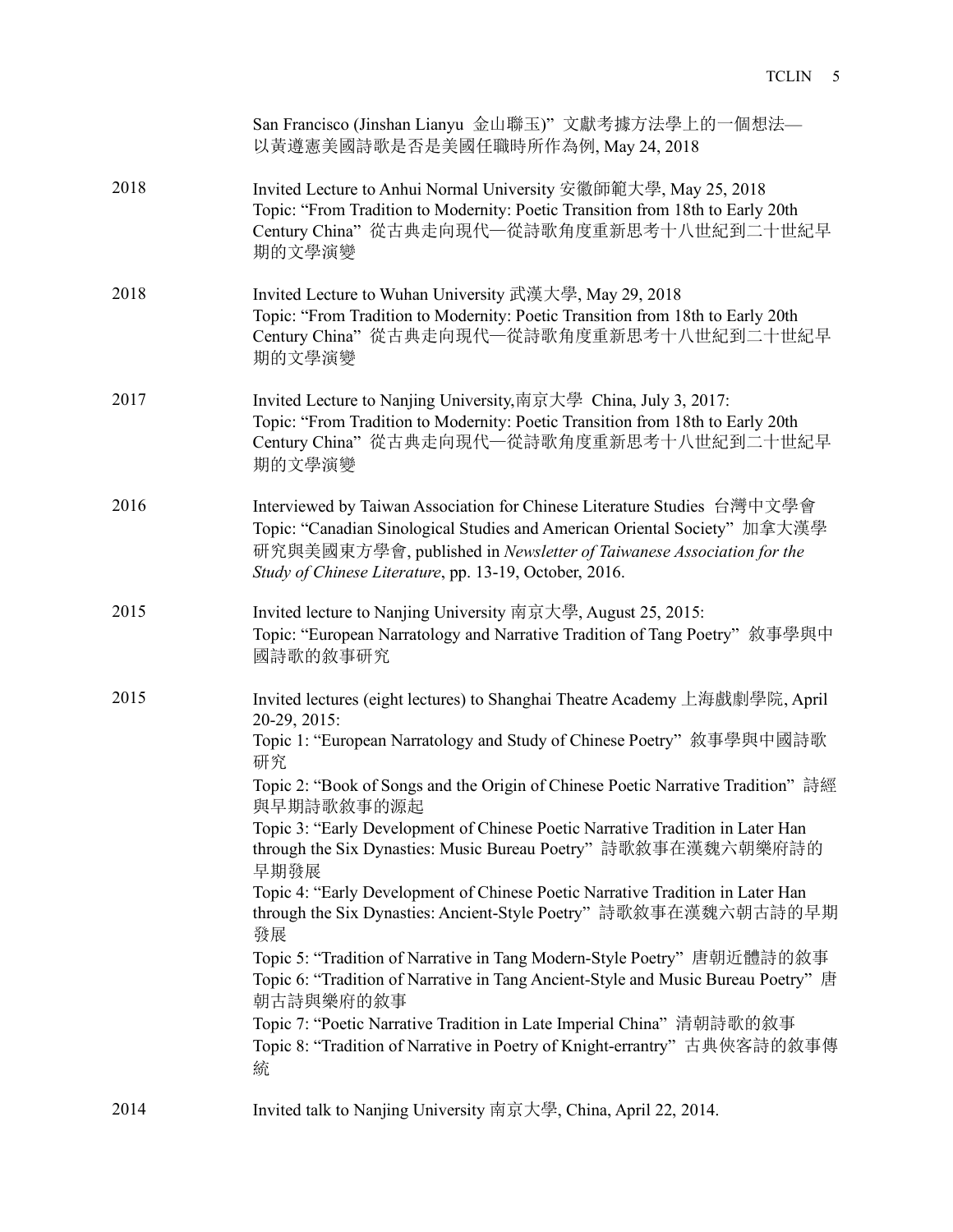|      | Topic: "The Tradition of the Knight-errant in Classical Chinese Poetry." 古典詩歌的<br>俠客傳統                                                                                                                                                                                                                                       |
|------|------------------------------------------------------------------------------------------------------------------------------------------------------------------------------------------------------------------------------------------------------------------------------------------------------------------------------|
| 2014 | Invited talk to Fudan University 復旦大學, Shanghai, China, April 24, 2014.<br>Topic: "The Knight-errantry in Poetry of Seventh to Tenth Century China." 唐朝俠<br>客詩風                                                                                                                                                              |
| 2014 | Invited talk to Academia Sinica, Taipei 中研院, Taiwan, May 1, 2014.<br>Topic: "Female Knight-errantry in Qing (1644-1911) Poetry." 清詩中的女俠                                                                                                                                                                                      |
| 2010 | "Sinological Studies in Europe and North America in the Past Thirty Years." Guest<br>lecture at the conference of the <i>Tozan no kai</i> $\overline{\text{R}} \perp \text{I} \oplus \mathbf{\hat{e}}$ (Tozan Association for<br>Chinese Studies), May 22, 2010, Kyoto Women's University, Kyoto, Japan.                     |
| 2010 | "The Tradition of Knights-errant in Classical Chinese Poetry from Earliest Times to<br>the Late Imperial China." Guest lecture at the conference of the <i>Tozan no kai</i> $\overline{\mathcal{R}}$ $\Box$ $\oslash$<br>會 (Tozan Association for Chinese Studies), May 22, 2010, Kyoto Women's<br>University, Kyoto, Japan. |
| 2007 | "The Tradition of Chinese Narrative Verse and Its Related Research Topics." Invited<br>Lecture at the <i>Tozan no kai</i> 東山の會, May 19, 2007, Kyoto Women's University,<br>Kyoto, Japan.                                                                                                                                     |

# **Conference Papers (since 2000):**

| 2017 | "Linked Jades of San Francisco (Jinshan Lianyu 金山聯玉) and the Literary<br>Writing of Huang Zunxian 黃遵憲 (1848-1905) during his serving as Chinese<br>Consul General to the United States in San Francisco (1882-1885)"《金山聯玉》<br>與黃遵憲任職舊金山總領事的三年期間一從《金山聯玉》對黃遵憲美國詩歌<br>的一些想法. Paper presented at the 2017 International Conference for the Study<br>of the Overseas Chinese Classics, organized by and held at Nanjing University,<br>China, from June 30-July 3, 2017.                                                                                    |
|------|--------------------------------------------------------------------------------------------------------------------------------------------------------------------------------------------------------------------------------------------------------------------------------------------------------------------------------------------------------------------------------------------------------------------------------------------------------------------------------------------------------------------------------------------------------|
| 2017 | "Narrative as a Concept in Poetry of the Tang." 唐朝詩歌的叙事概念 Paper<br>presented at the International Conference for the Study of Medieval Chinese<br>Literature (sponsored by the South China Normal University), November 18-19,<br>2017, Guangzhou, China.                                                                                                                                                                                                                                                                                              |
| 2017 | "A New Methodology Approach to the Textual Investigation: Examining the<br>Poetic Writing of Huang Zuxian 黄遵宪(1848-1905) through the Linked Jades of<br>San Francisco (Jinshan Lianyu 金山聯玉)"《金山聯玉》與黃遵憲任職舊金山<br>總領事的三年期間一從《金山聯玉》對黃遵憲美國詩歌的一些想法. Paper<br>presented at the 3rd International Conference for the Literary Studies of Qing<br>China (1644-1911), hosted by Anhui University, South China Normal University<br>and Chinese Academy of Social Sciences, held at the South China Normal<br>University, Guangzhou, China, December 16-17, 2017. |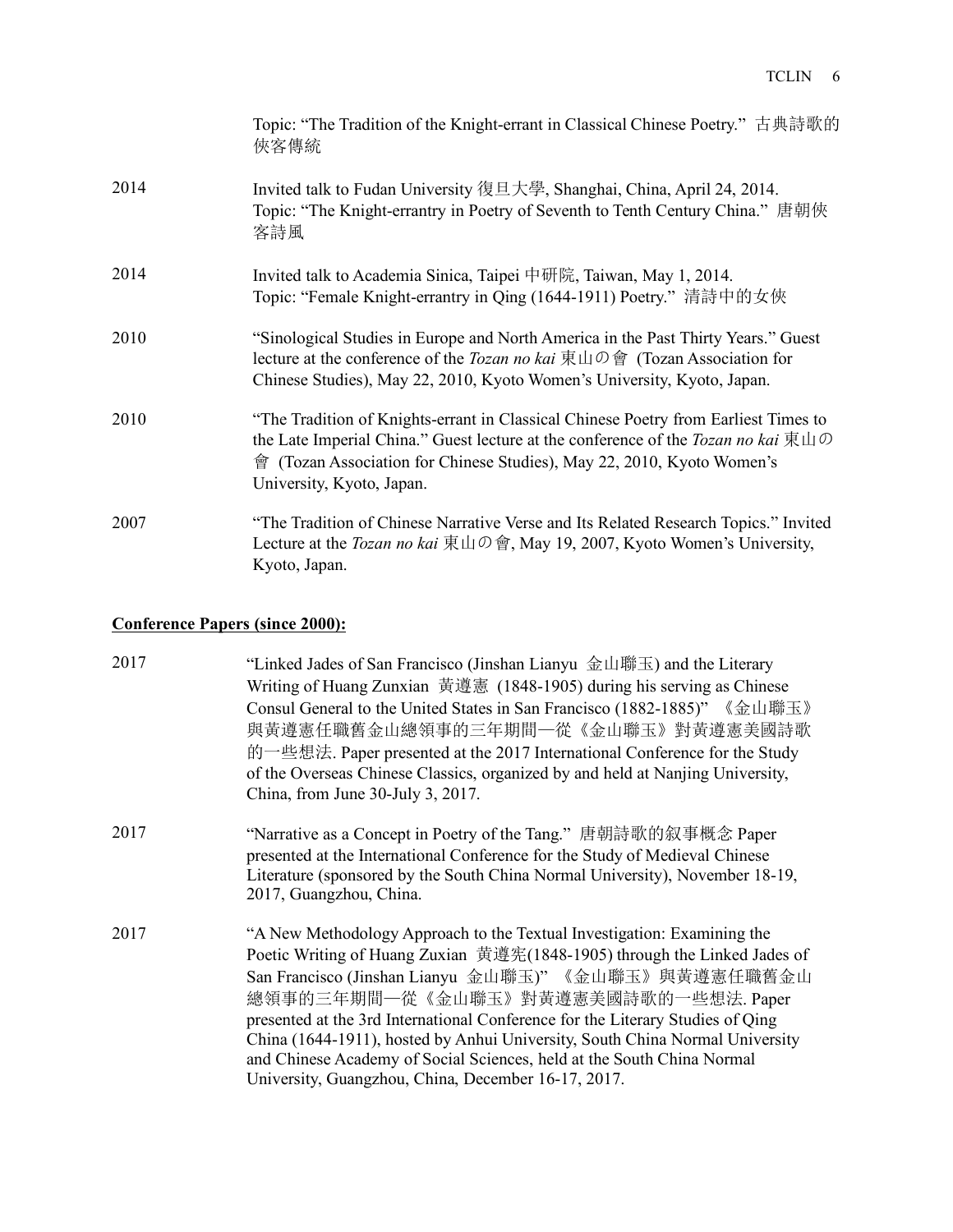| 2017 | Invited Keynote Panel Discussant to the four papers of the Keynote Panel at the<br>3rd International Conference for the Literary Studies of Qing China (1644-1911),<br>hosted by Anhui University, South China Normal University and Chinese<br>Academy of Social Sciences, held at the South China Normal University,<br>Guangzhou, China, December 16-17, 2017.              |
|------|--------------------------------------------------------------------------------------------------------------------------------------------------------------------------------------------------------------------------------------------------------------------------------------------------------------------------------------------------------------------------------|
| 2017 | Invited Concluding Speaker of the conference at the 3rd International Conference<br>for the Literary Studies of Qing China (1644-1911):<br>Topic: "New Approach to the Study of Qing Literature"                                                                                                                                                                               |
| 2016 | Interviewed by Taiwanese Society for the Study of Chinese Literature and Culture,<br>May 20, 2016.<br>Topic: Canadian Sinological Studies and American Oriental Society"加拿大漢學<br>研究與美國東方學會                                                                                                                                                                                     |
| 2015 | "Narrative Tradition in Poetry of Seventeenth and Eighteenth-Century China." $+$<br>七到十八世紀的的詩歌敘事—吳偉業(1609-1671)與袁枚(1716-1797)的敘<br>事詩 Paper was presented at International Conference for the Literary Studies of<br>Qing China (1644-1911), hosted by Anhui University and Chinese Academy of<br>Social Sciences, held at Anhui University, Hefei, China, August 15-17, 2015. |
| 2015 | "Modernity in Classical Chinese Verse: Poetic Transition from Traditional to<br>Modern in the Period of Eighteenth Century to Early Republican China." 古典詩<br>歌的現代性一從十八世紀到民初的是個演變 Paper was presented at<br>International Conference for Classical Chinese Literature Studies, hosted by and<br>held at Nanjing University, Nanjing, China, August 21-25, 2015.                |
| 2014 | "The Poetic Transition and Modernity in Chen Sanli's (1853-1937) Ancient-Style<br>Verse." Paper was presented at the 2014 Annual Conference of the Association for<br>Asian Studies (AAS), Philadelphia, March 27-30, 2014.                                                                                                                                                    |
| 2014 | "The Poetic Transition and Modernity in Chen Sanli's Ancient-Style Verse." Paper<br>was invited to present at the conference "Back into Modernity: Classical Poetry<br>and Intellectual Transition in Modern China", Goethe University Frankfurt am<br>Main, July 4-5, 2014.                                                                                                   |
| 2012 | "Knight-Errantry: Tang Frontier Poems." Presented at the Inaugural Conference of<br>the Forum on Chinese Poetic Culture: Stories of Chinese Poetic Culture: Earliest<br>Times through the Tang, held by The University of Illinois at Urbana-Champaign,<br>Illinois, USA, October 19-20, 2012, and sponsored by CCK Foundation and<br>Illinois University.                     |
| 2012 | Discussant to Professor Lian Xinda's paper, titled "Heroes from Chaotic Times:<br>the Three Caos", at the Inaugural Conference of the Forum on Chinese Poetic<br>Culture: Stories of Chinese Poetic Culture: Earliest Times through the Tang, held<br>by The University of Illinois at Urbana-Champaign, Illinois, USA, October 19-20,<br>2012.                                |
| 2012 | "Jin He (1818-1885) and the Poetic Tradition of the Female Knight-errant in<br>Nineteenth Century China." Paper Presented at the 2012 Annual Conference of the                                                                                                                                                                                                                 |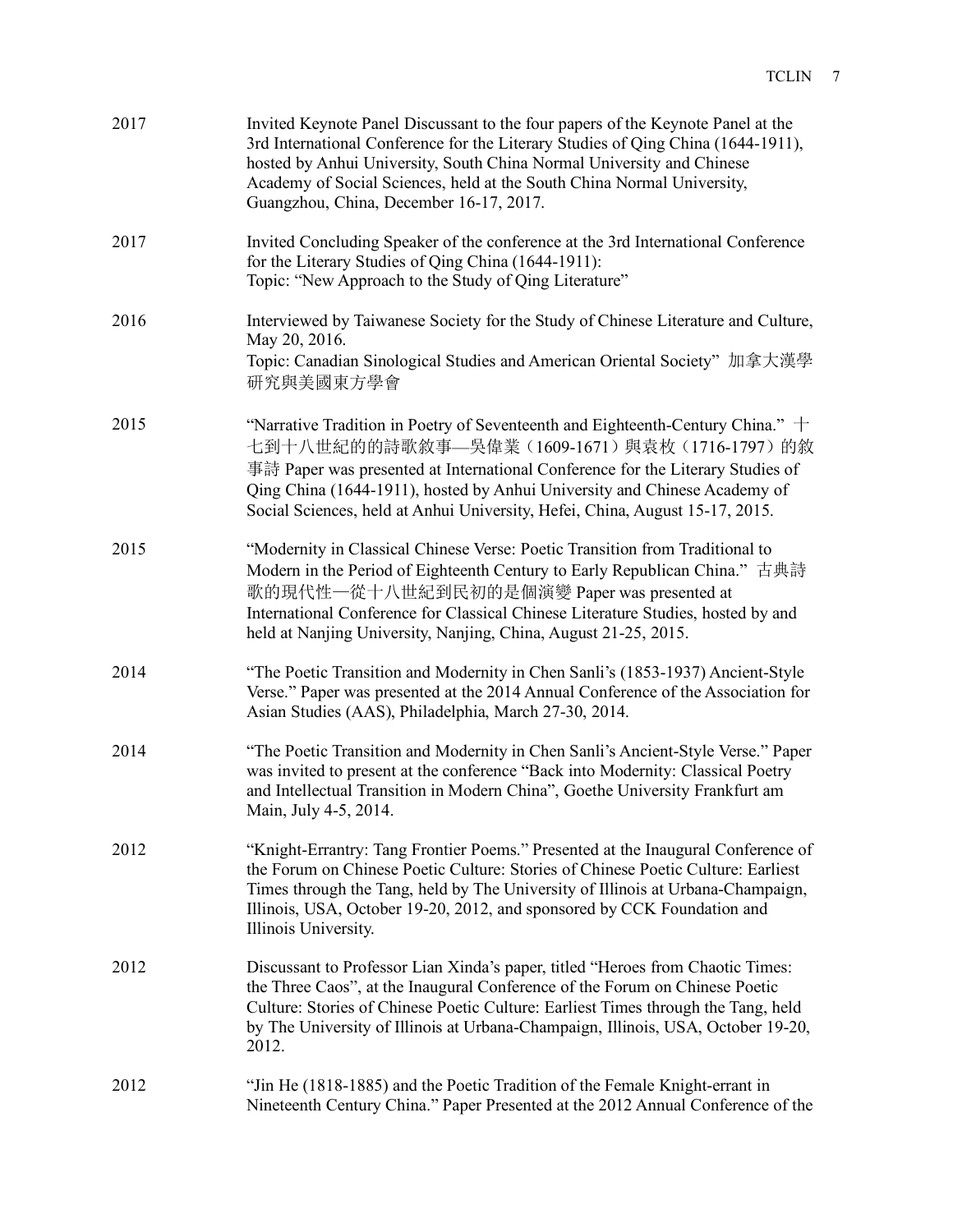|      | Association for Asian Studies (AAS), Toronto, Canada, March 15-18, 2012.                                                                                                                                                                                                                                                                                |
|------|---------------------------------------------------------------------------------------------------------------------------------------------------------------------------------------------------------------------------------------------------------------------------------------------------------------------------------------------------------|
| 2011 | "Shi Poetry of the 17th to 19th Century China." Paper presented in Roundtable<br>Panel: "What Happens in (and to) Shi Poetry After the Song?" The Joint<br>Conference of the Association for Asian Studies (AAS) and the International<br>Convention of Asia Scholars (ICAS), "70 Years of Asian Studies," Honolulu,<br>Hawaii, March 31-April 3, 2011. |
| 2010 | "From Retainer to Robin Hood: Evolving Images of the Knight-Errant in Early<br>Ancient China." Paper presented at the Western Conference of the Association for<br>Asian Studies (WCAAS), October 22-24, 2010, California State University,<br>Northridge, California, USA.                                                                             |
| 2010 | "The Tradition of Woman Warriors in Poetry of the Last Imperial China." Paper<br>presented at the Asian Studies on the Pacific Coast Regional Conference of the<br>Association for Asian Studies (ASPAC), June 18-20, 2010, Portland State<br>University, Portland, Oregon, USA.                                                                        |
| 2010 | "The Tradition of Woman Warriors in Chinese Poetry from Earliest Times to the<br>Ninth Century." Paper presented at the Western Social Sciences Association<br>(WSSA) 52nd Annual Conference, April 14-17, 2010, Reno, Nevada, USA.                                                                                                                     |
| 2009 | "The Tradition of Female Knight-errant in Qing Poetry: A Study of Jin He's (1818<br>- 1885) Narrative Verse." Paper presented at the 51st Annual Conference of<br>American Association for Chinese Studies (AACS), October 16-18, 2009, Rollins<br>College, Orlando, Florida, USA.                                                                      |
| 2009 | "Narrative and Lyricism in Qing (1644-1911) Poetry." Paper presented at the 2009<br>BC China Scholars Symposium, March 14, 2009, David Lam Center for<br>International Communication, Simon Fraser University, British Columbia,<br>Canada.                                                                                                             |
| 2008 | "Historical Representation in Chinese Shishi (Poetic Histories)." Paper presented<br>at the Asian Studies on the Pacific Coast Regional Conference of the Association<br>for Asian Studies (ASPAC), June 13-15, 2008, the University of Victoria, British<br>Columbia, Canada                                                                           |
| 2004 | "A Study of Narrative Forms in Qing Poetry." Paper presented at the Western<br>Conference of the Association for Asian Studies (WCAAS), September<br>30-October 2, 2004, University of Washington, Seattle, Washington.                                                                                                                                 |
| 2004 | "Catenation and Narration in Chinese Poetry: A Study of Narrative of Catenation<br>in the Poetry from the Shijing to Wu Weiye (1609-1672)." Paper presented at the<br>Western Conference of the Association for Asian Studies (WCAAS), September<br>30-October 2, 2004, University of Washington, Seattle, Washington.                                  |
| 2003 | "A Study on the Nature of Narrative in Tang Poetry: Historical Narrations Under<br>Multiple Voices and Perspectives." Paper presented at the Western Conference of<br>the Association for Asian Studies (WCAAS), October 9-11, 2003, Arizona State<br>University, Tempe, Arizona.                                                                       |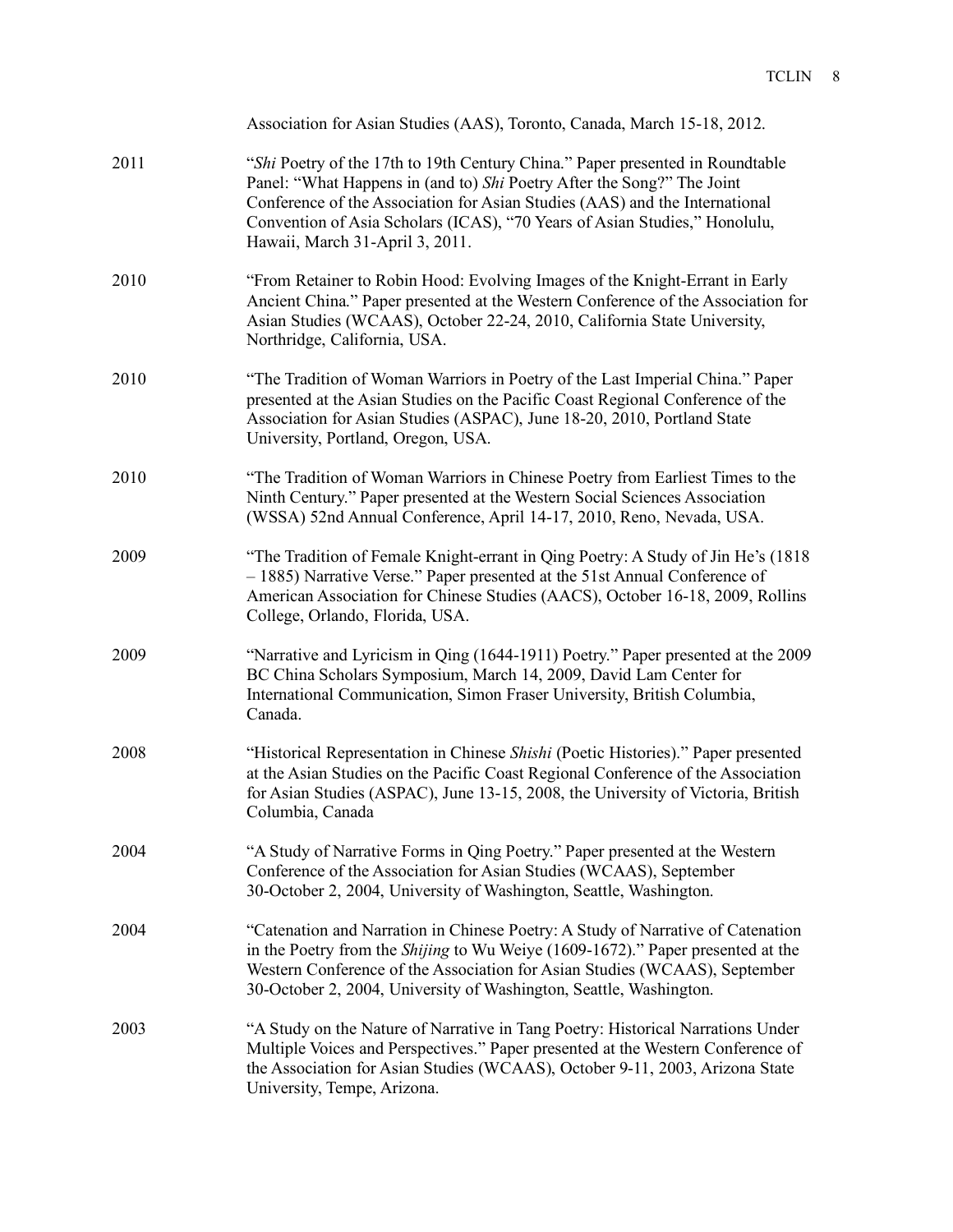| 2003 | "Historical Accounts Under Multiple Narrations: A Study on the Narrative Style in<br>Tang-dynasty Narrative Verse." Paper presented at the Asian Studies on the Pacific<br>Coast Regional Conference of the Association for Asian Studies (ASPAC), June<br>19-22, 2003, East-West Center at the University of Hawaii, Honolulu, Hawaii.          |
|------|--------------------------------------------------------------------------------------------------------------------------------------------------------------------------------------------------------------------------------------------------------------------------------------------------------------------------------------------------|
| 2002 | "An Introductory Study of Narrative Voice, Focalization and Structure in Wu<br>Weiye's Poetry." Paper presented at the Western Conference of the Association for<br>Asian Studies (WCAAS), September 26-28, 2002, Brigham Young University,<br>Provo, Utah.                                                                                      |
| 2002 | "Historical Narration Under Multiple Temporalities: A Study on the Narrative<br>Style of Wu Weiye's Poetry." Paper presented at the Asian Studies on the Pacific<br>Coast Regional Conference of the Association for Asian Studies (ASPAC), June<br>21-23, 2002, Western Washington University, Bellingham, Washington.                          |
| 2001 | "An Exploration to the Transformation of Narrative Voice in the Tradition of Story<br>Teller: An Analysis of the Open Narrative in the Rulin Waishi (The Scholars)."<br>Paper presented at the Western Conference of the Association for Asian Studies<br>(WCAAS), October 18-20, 2001, the University of Montana, Missoula, Montana.            |
| 2000 | "A Study in Yuan Mei's Narrative Poetry 'Ballad of the Tiger's Mouth': An<br>Exploration to the Transformation of the Narrative Tradition in Chinese Narrative<br>Poetry." Paper presented at the Western Conference of the Association for Asian<br>Studies (WCAAS), October 6-7, 2000, California State University, Long Beach,<br>California. |

# **Organizer of Conferences and Panels:**

| 2017 | Co-organizer with Professor Jiang Yin 蔣寅, The International Conference for<br>the Study of Medieval Chinese Literature, South China Normal University 華南<br>師範大學, November 17-20, 2017, Guangzhou, China.                                                                                                         |
|------|-------------------------------------------------------------------------------------------------------------------------------------------------------------------------------------------------------------------------------------------------------------------------------------------------------------------|
| 2013 | Co-host with Dr. Daniel Bryant, the 2013 Annual Conference of the American<br>Oriental Society Western Branch (sponsored by the Centre for Asia-Pacific<br>Initiatives of the University of Victoria and the American Oriental Society<br>Western Branch), October 3-5, 2013, Victoria, British Columbia, Canada. |
| 2012 | Organizer of the Panel, titled "New Poetic Voices in an Old Tradition: Classical<br>Chinese Poetry at the Turn of the Age (the 19th Century to the Early Republican<br>China). The 2012 Annual Conference of the Association for Asian Studies (AAS),<br>Toronto, Canada, March 15-18, 2012.                      |

### **Memberships and Offices Held in Learned & Professional Societies:**

Association for Asian Studies 美國亞洲研究學會 American Oriental Society 美國東方研究學會 European Association for Chinese Studies 歐洲中文學會